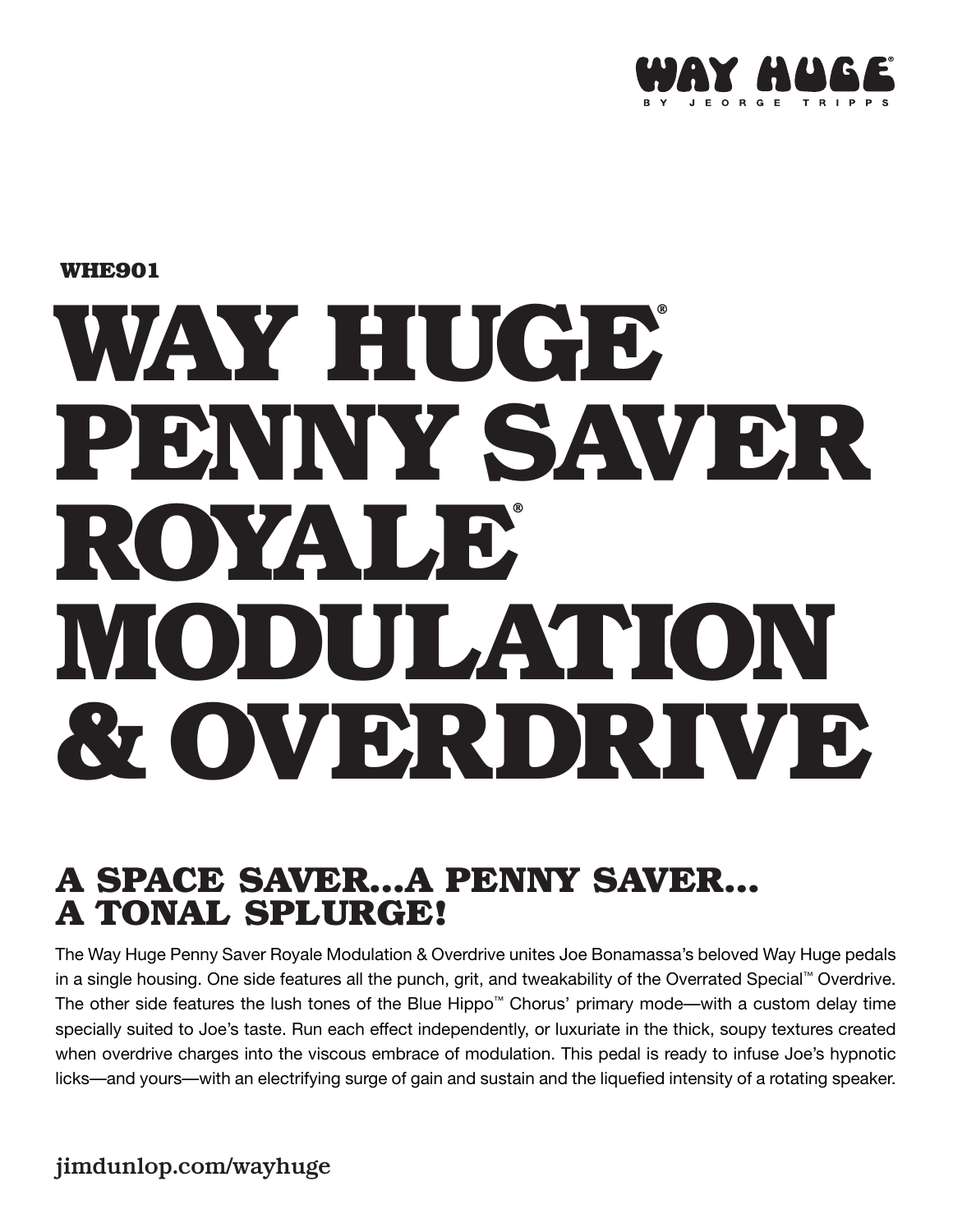### **External Controls**



- **1** MOD footswitch toggles modulation effect on/bypass (small red LED indicates ON)
- **2** SPEED knob controls rate of modulation effect
- **3** DEPTH knob controls intensity of modulation effect
- **4** CENTER LED indicates pedal on/bypass status (blue light indicates ON)
- **5** VOLUME knob controls overall volume of overdrive effect
- **6** DRIVE knob controls intensity of overdrive effect
- **7** FREQ knob cuts or boosts low midrange of overdrive effect at 900Hz
- **8** TONE knob adjusts overall EQ of overdrive effect
- **9** DRIVE footswitch toggles overdrive effect on/bypass (small blue LED indicates ON)

#### **POWER**

The Way Huge Penny Saver Royale Modulation & Overdrive is powered by a single 9-volt battery, a 9-volt AC adapter such as the Dunlop ECB003, or the DC Brick,™ Iso-Brick,™ and Mini Iso-Brick™ power supplies. The power input is a 5.5mm x 2.1mm jack with the positive voltage on the outer sleeve. Using an external power supply will disconnect the battery. Disconnect the input jack to preserve battery life when not in use. The pedal will lock into bypass mode when it is time to change the battery. It also includes power protection circuitry to prevent damage from AC power supplies.